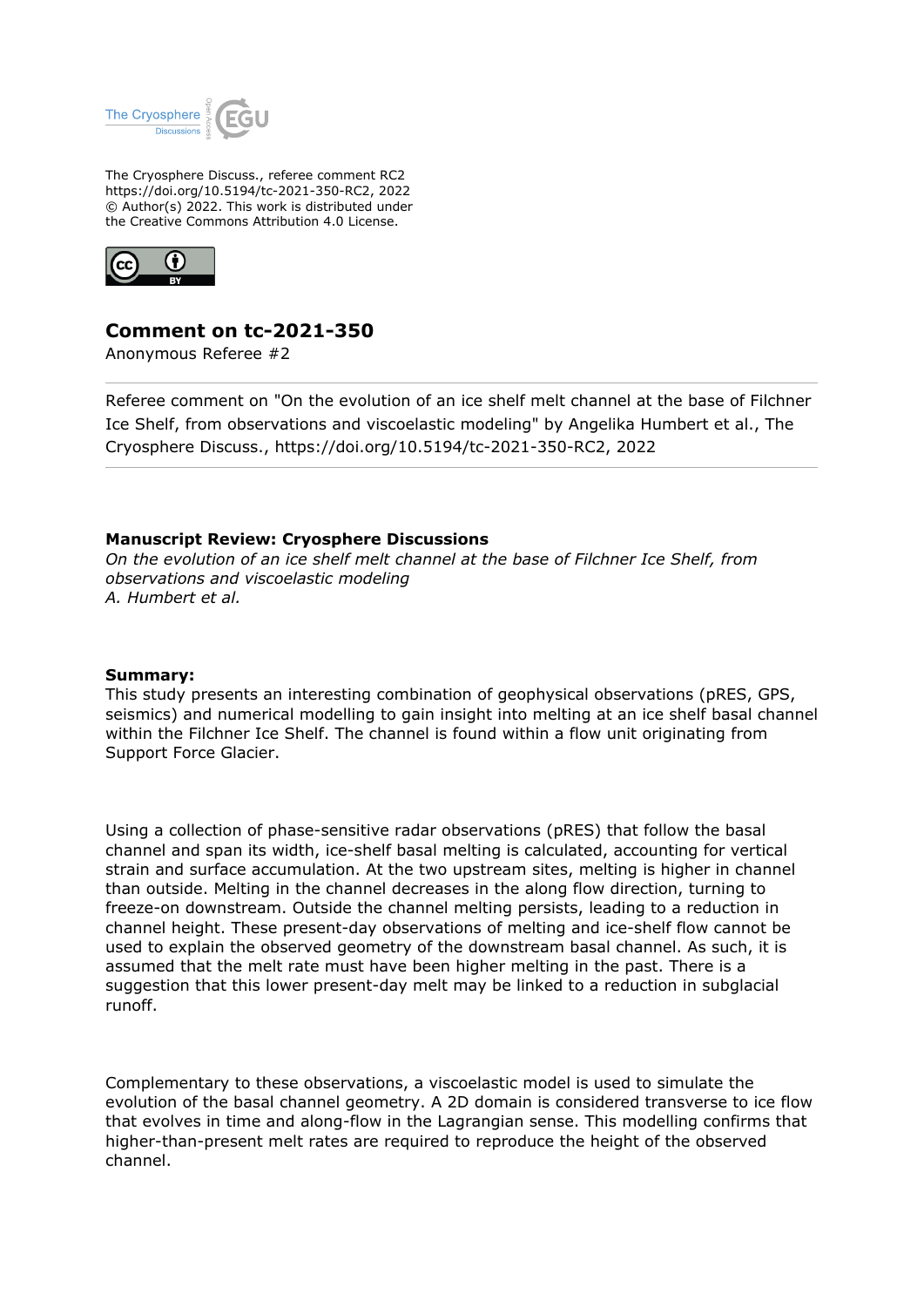#### **Overall comments:**

The manuscript is well organised and fairly well written. I have included some suggested edits in the attached PDF to improve the clarity of the text and the ease of reading.

It would be informative to show more results from the viscoelastic modelling. At the moment I don't feel the reader can appreciate the modelling without seeing more results. The point is made that it is important to consider elastic effects, but this is not demonstrated in any of the results. It would be good to explicitly state the Maxwell Time. Normally it is assumed to be on the order of hours to days (Gudmundsson 2011, Ultee et al., 2020), so on short time periods, such as the tidal cycle or large hourly fluctuations in the melt rate, elastic effects will be important, but here you are considering approximately steady melt rates over long time periods (decades to centuries).

I'm not an expert on the role the tidal signal plays on controlling ice-shelf melt rates and deformation. It would be helpful to provide more details on these processes and how they can be linked to the findings here. At present this section (2.3.2) is confusing.

Imposed melt rate in numerical modelling: looking at Figures B2 and B3 the width of the channel seems to grow considerably downstream between seismic line IV and V, but this is no reproduced in the simulation, particularly on the right flank. This feature isn't addressed. Would a different spatial distribution of the imposed melt be required to reproduce it? And if so, what does this imply?

The current set of figures are well presented and informative. It would be good to include some more figures showing results from the viscoelastic modelling.

The work is of interest to many in the scientific community: oceanography, glaciology, geophysics, numerical modelling.

#### **Individual Comments:**

Line 11-12: *"The type of melt channel in this study diminishes with distance from the grounding line and are hence not a destabilizing factor for ice shelves."* I agree that channels that close towards the calving front are not destabilizing in the way that they may breakthrough the ice shelf, but unless they close completely, these areas of thinner ice may be the initiation sites for fracturing due to extension perpendicular to the ice front, as in Dow et al., (2018).

Line 33: *"The channel increases in height close to the grounding line and widens afterwards."* Have you thought about the processes that lead to the widening of the channel?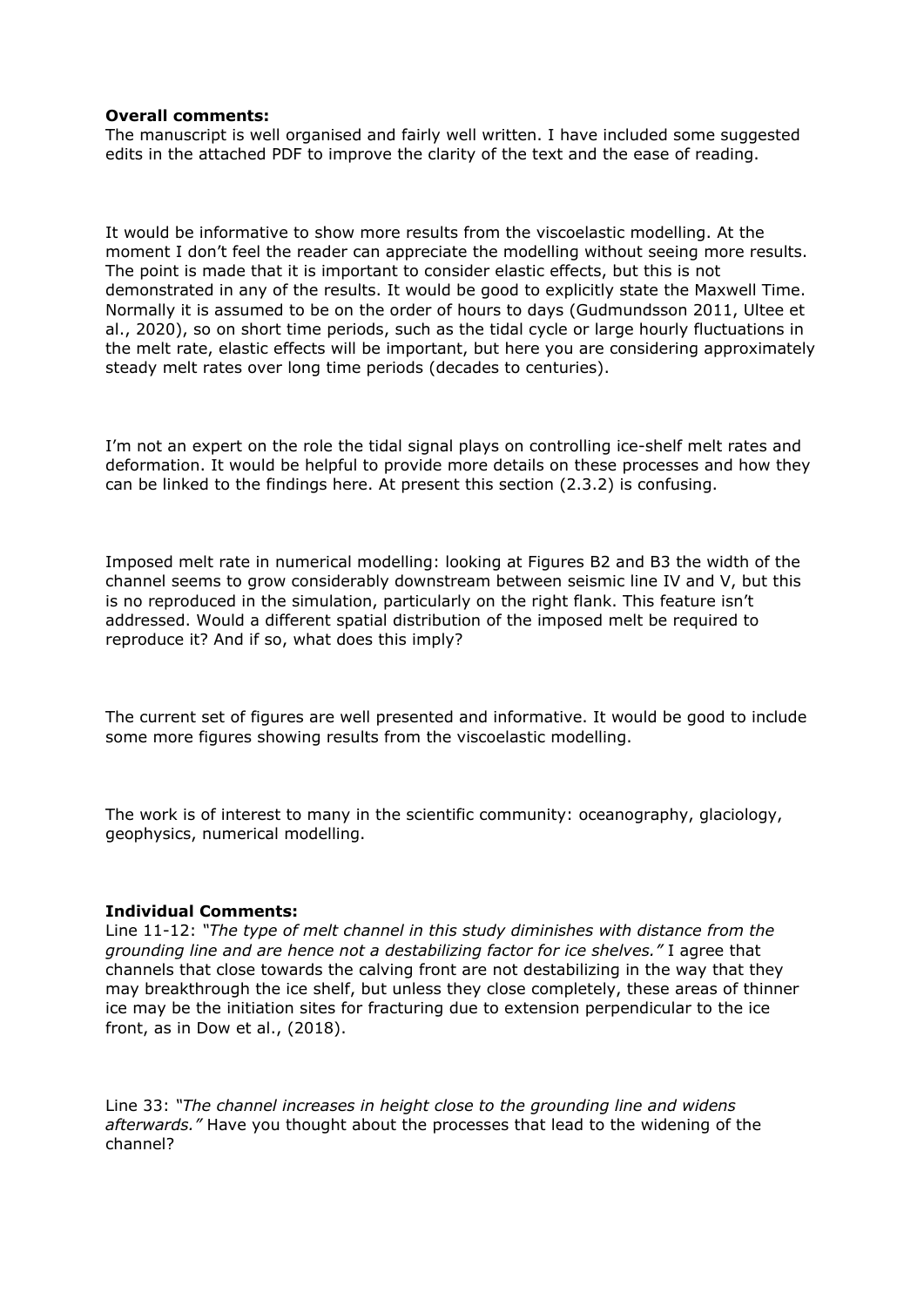Line 39-40: *"In lateral direction, the melt rate is only 0.82ma−1 demonstrating enhanced melt inside the channel."* I'm not sure what you mean here. Initially I thought you were suggesting that the horizontal melt rate is 0.82 m/a (i.e. channel is growing wider). But when you mention enhanced melt inside the channel it suggests you mean that outside of the channel the melt rate is 0.82 m/a?

Line 43-44: *"At some point, it becomes super-cooled due to the falling pressure. Thus, the melt rate decreases and could even change to refreezing."* I think these sentences need rewriting. If the water is super-cooled it can no-longer melt?

Line 49-50: *"M2 tidal constituent"* Maybe add detail of the related time period here for those unfairly with tides. (i.e. approximately 12.5 hr or semi-diurnal).

Lines 61-66: Is it possible to calculate the corresponding Maxwell Time?

Line 81-82: *"A GPS station was also in operation at this point from December 24, 2015 to May 5, 2016."* This is prior to the time period in which the pRES was deployed. It would be good to acknowledge this and note what the purpose of the GPS data is here to avoid confusion.

Lines 132-137: This is an interesting observation. Has this been observed elsewhere? It would be good to include some references if so. Also why would e\_zz decrease to 0 at the base? Is there a physical process behind this idea?

Line 146: "interpolated the ab,  $\hat{a} \Box \Box H \varepsilon$  and  $\hat{a} \Box \Box H \varepsilon$  along the distance of the channel" What method of interpolation did you use?

Line 155-156: Good to remind the reader here that ApRES measures are taken every 2 hours.

Line 170-174: How do you expect tides to impact melt rates? It would be good to give the reader an insight into the physical process you think might be impacting melt rates.

Line 203-204: *"inside the channel (L) the melt rates decrease with reduced draft."* Here we observe a big jump in melt rate at around 750m – what could be causing this?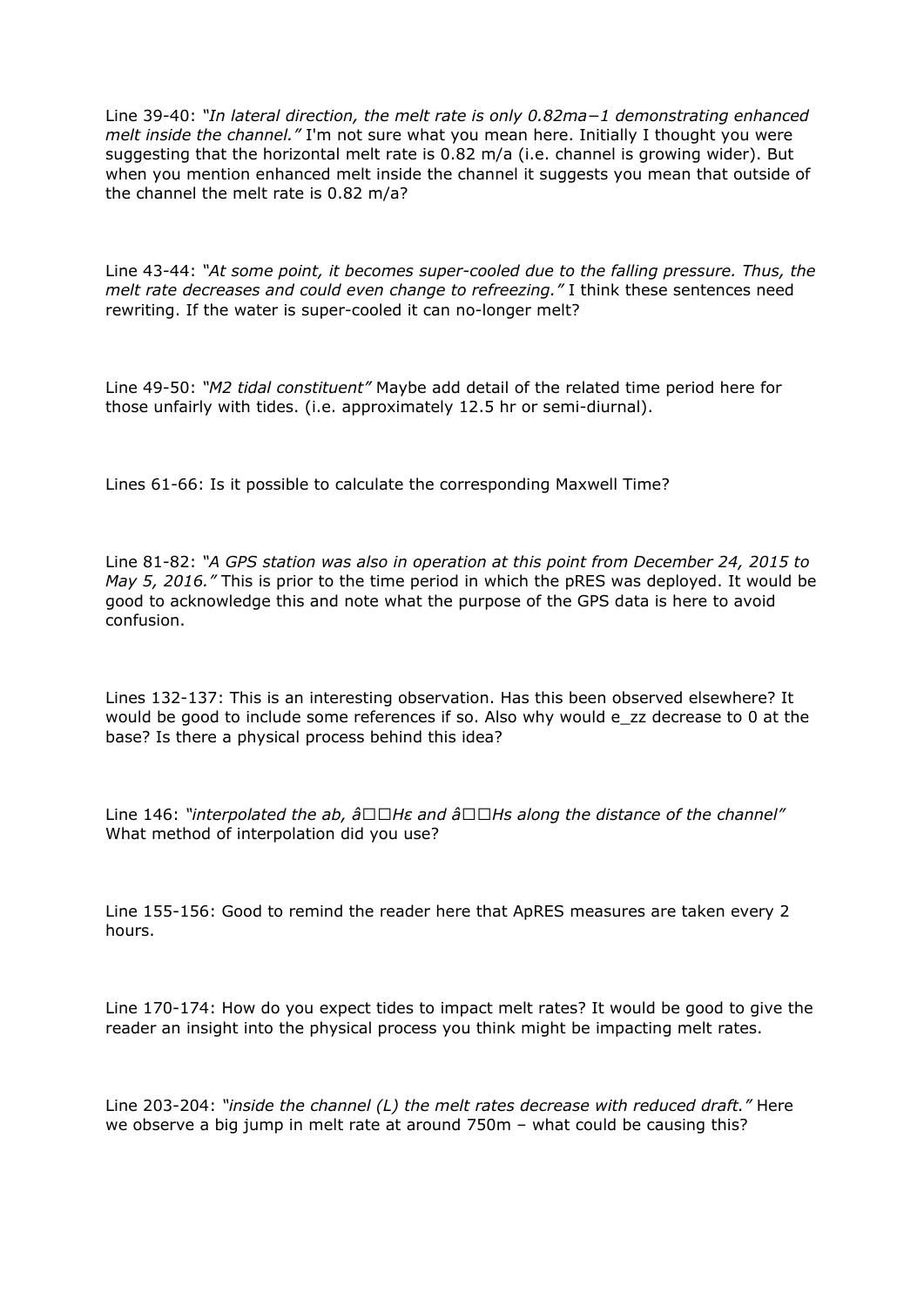Line 205: "The distribution of â□□Hε shows a significant thickening of more than 1ma-1 *at the most upstream cross-section at L and OE"* It would be good to see the along-flow and transverse-to-flow components of strain in this region – is thickening due to alongflow compression or lateral compression?

Line 228-229: *"cumulative melt shows a tidal signal with amplitudes of ~ 1cm within 12h around the low-pass filtered cumulative melt."* Can you distinguish how the melt rate is related to the tidal signal? When is the largest melt rate?

Line 233-234: "*We found evidence for a clear accordance of the strain in the upper ice column with the tidal signal as recorded by GPS measurements."* How does the tide impact strain within the ice column? These datasets are from different time periods – how are they compared?

Line 238-239: *"Consequently, we infer that strain in the lower part compensates the one in the upper part and there is only a small variation of basal melt on tidal time scales."* I don't understand this. What is happening within the ice column? What is the sign of the strain in the upper and lower portions? What physical processes lead to these values?

Line 260-261: *"there is no justification to expect a priori the deformation to be small for simulation times of more than 200a."* The deformation is induced by melt rate and accumulation only? Therefore this is limited by the magnitude of these terms?

Line 275: y-direction – what does this correspond to? Along-flow? Vertical?

Line 306: *"After the spin-up, the width W(t0) of the simulated geometry is 10km."* Is the initial width something you vary as part of the spin up process? Assuming that the width is not fixed, how does this change during the simulation? Is it similar to the width of the embayment?

Line 309-310: *"Short-term forces like the time-varying climate forcing as well as the lateral extension or compression demand the usage of a viscoelastic instead of a viscous model to simulate the temporal evolution of the basal channel."* In your model are these short-term forcings? The change in the imposed melt rate is fairly slow (maximum melt from 3 m/yr to 0 m/yr in 250 yr). You're not using the annual variability from your time series of ApRES measurements as forcing?

Line 322-323: *"the ice thickness OE increases due to the prescribed displacement at the lateral boundaries."* Is this due to the fact that the flow regime is compressive here and that the lateral boundaries are moving towards the centre of the channel? If so, it would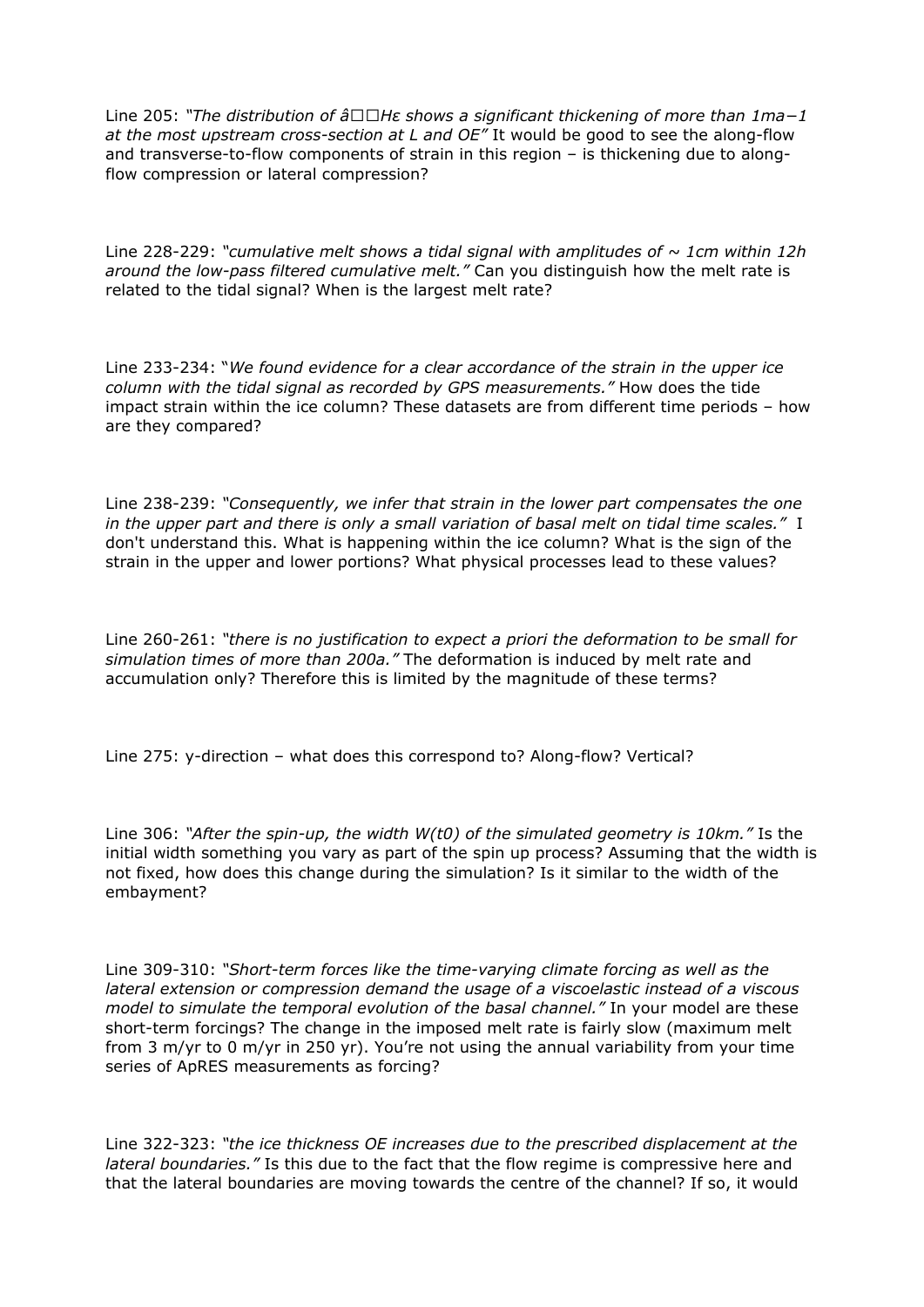be clearer to say this explicitly.

Line 330-331: *"This match confirms that present day melt rates would not lead to the observed channel evolution over 250a."* How different is this result using the viscoelastic model to that using the simple advection assumption, eq (5)?

Line 343-344: *"Above the channel, the surface elevation is first overestimated by 4m at the end of the spin-up."* On first reading I thought; you can't really say that this is an over estimation as your spin up produced this initial geometry, and therefore couldn't you change your spin up to more closely match this initial geometry? On closer reading I realised you have made a distinction between surface elevation and ice thickness. It would be good to make this clear. i.e. "While ice thickness is in good agreement, surface elevation..."

Line 356-357: *"At the position of the furthest upstream pRES observations we can see from the seismic IV profile that the influence of the grounding line has not completely vanished."* What exactly do you mean by this? What features are you referring to? Could this also be a result of incorrect assumption for density?

Line 359-360: *"Hence, simulations carried out using a higher SMB within the channel would result in better agreement with the observed values of hTDX."* Because higher SMB implies a larger firn column and reduced mean density?

Line 367-368: *"The generally good agreement of the simulated displacements outside the channel comes from tuning ux at the lateral boundary to match uz from the pRES measurements at OE.*" Is it possible to investigate the influence of gradients in both ux and uy, (i.e. exx and eyy) seeing as compressive exx would increase closure of the channel, while extensive/compressive eyy would thin/thicken whole shelf.

Line 397-398: *"We thus do not find any evidence that such channels are a cause for instabilities of ice shelves as suggested by Dow et al. (2018)."* Dow et al., (2018) suggests thinner ice, at along-flow channels, may act as initiation sites for fractures perpendicular to flow, which would still be the case unless the channel completely closes.

Line 399 – 402: I agree. It would be good to note somewhere that generally ice shelves comprise of mainly extensive ice flow regimes. The compressive regime within this study area seems to stem from the fact that the ice from Support Force Glacier runs into the main body of the Filchner-Ronne Ice Shelf directly opposite to the pinning point of Berkner Island.